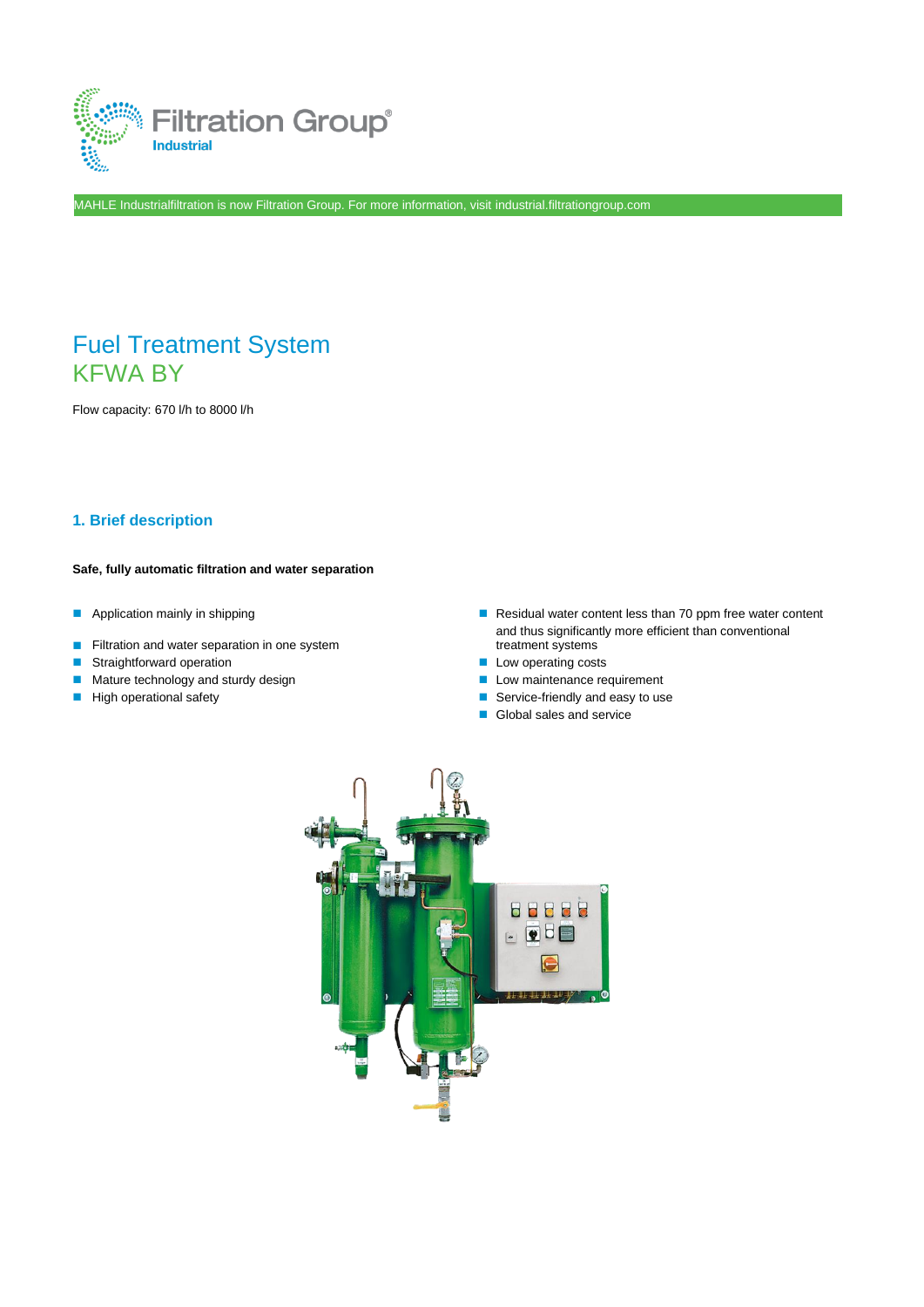#### **2. Function**

The KFWA is used for fuel filtration and separation. The system is delivered in two parts (pump module/treatment module) for easier adaptation to the on-site conditions. The geared pump pumps the medium to the treatment stage, where the fuel is filtered and separated. Separated water is detected by a probe and discharged automatically. The soiling of the treatment stage is monitored using the differential pressure. If the differential pressure reaches 2.0bar, the main alarm appears (preliminary alarm: 1.8 bar) and the interior

#### **3. Approvals / acceptances**

| Classification: | Germanischer Lloyd Type Approval<br>Lloyds Register Type Approval |
|-----------------|-------------------------------------------------------------------|
| Acceptances:    | On request                                                        |
| 4. Purpose      |                                                                   |

| Medium:               | Diesel Fuel EN590, ASTM D975 1D&2D, BS2869                                            |
|-----------------------|---------------------------------------------------------------------------------------|
|                       | Fuel oil / heating oil acc. to. DIN 51603 - 1                                         |
|                       | Diesel Fuel with particular low sulfur (15 ppm)                                       |
|                       | Marine Diesel Fuel (MDF) or Marine Gas Oil (MGO): DMX, DMA, DMZ, DMC acc. to ISO 8217 |
|                       | Bundeswehr Nato Fuel F75 acc. to TL-9140-0003, 8                                      |
|                       | Bundeswehr Nato Fuel F76 acc. to DEFSTAN 91-4, 7                                      |
| Viscosity:            | 2 13 [cST at 40 °C]                                                                   |
| Water content inlet:  | max. 1000 ppm                                                                         |
| Water content outlet: | approx. 70 ppm free water content                                                     |
|                       |                                                                                       |

treatment element must be replaced. If it is not possible to replace the element despite the alarm message, the pressure continues to rise until the relief valve fitted to the pump opens the bypass. The fuel then flows unfiltered past the treatment stage, and the engine filters are then responsible for filtration. In this case, the fuel is no longer dewatered due to the bypass. The KFWA BY system has been designed for use be-

tween storage tank and day tank.

#### **5. Operating parameters**

| <b>KFWA type</b>                                                                                                                                     | <b>KFWA1</b>                                                            | <b>KFWA2</b>                                                             | KFWA 3 | <b>KFWA4</b>                                                            |  |  |
|------------------------------------------------------------------------------------------------------------------------------------------------------|-------------------------------------------------------------------------|--------------------------------------------------------------------------|--------|-------------------------------------------------------------------------|--|--|
| Flow capacity [I/h] max.                                                                                                                             | 800                                                                     | 2000                                                                     | 4400   | 8000                                                                    |  |  |
| Ambient temperature [°C]                                                                                                                             |                                                                         | min. 2 - max. 55                                                         |        |                                                                         |  |  |
| Operating temperature [°C]                                                                                                                           |                                                                         | min. 2 - max. 45                                                         |        |                                                                         |  |  |
| Operating pressure [bar]                                                                                                                             |                                                                         | min. 0.7 - max. 6                                                        |        |                                                                         |  |  |
| Pressure loss [bar]                                                                                                                                  | max. 2.7                                                                |                                                                          |        |                                                                         |  |  |
| Medial water separation<br>grade per Element<br>(Drop size/Water<br>concentration intake)<br>60 µm/1500 ppm:<br>300 um/1500 ppm:<br>60 µm/20000 ppm: | Element<br>FC-001-030-19<br>$\geq 95 \%$<br>$\geq$ 97 %<br>$\geq 85 \%$ | Element<br>FC-001-040-PS 10<br>$\geq$ 98 %<br>$\geq$ 98 %<br>$\geq 97\%$ |        | Element<br>FC-001-040-19<br>$\geq$ 99 %<br>$\geq 99 \%$<br>$\geq 96 \%$ |  |  |
| Medial particle separation<br>grade per Element<br>$4 \mu m$ :<br>$6 \mu m$ :<br>10 $\mu$ m:<br>$15 \mu m$ :                                         | $\geq 75 \%$<br>$\geq 85 \%$<br>$\geq$ 98 %<br>$\geq 99 \%$             | $\geq 77\%$<br>$\geq 94 \%$<br>$\geq 99 \%$<br>$\geq 99 \%$              |        | $\geq 77\%$<br>$\geq 76 \%$<br>$\geq 90 \%$<br>≥ 99.7 %                 |  |  |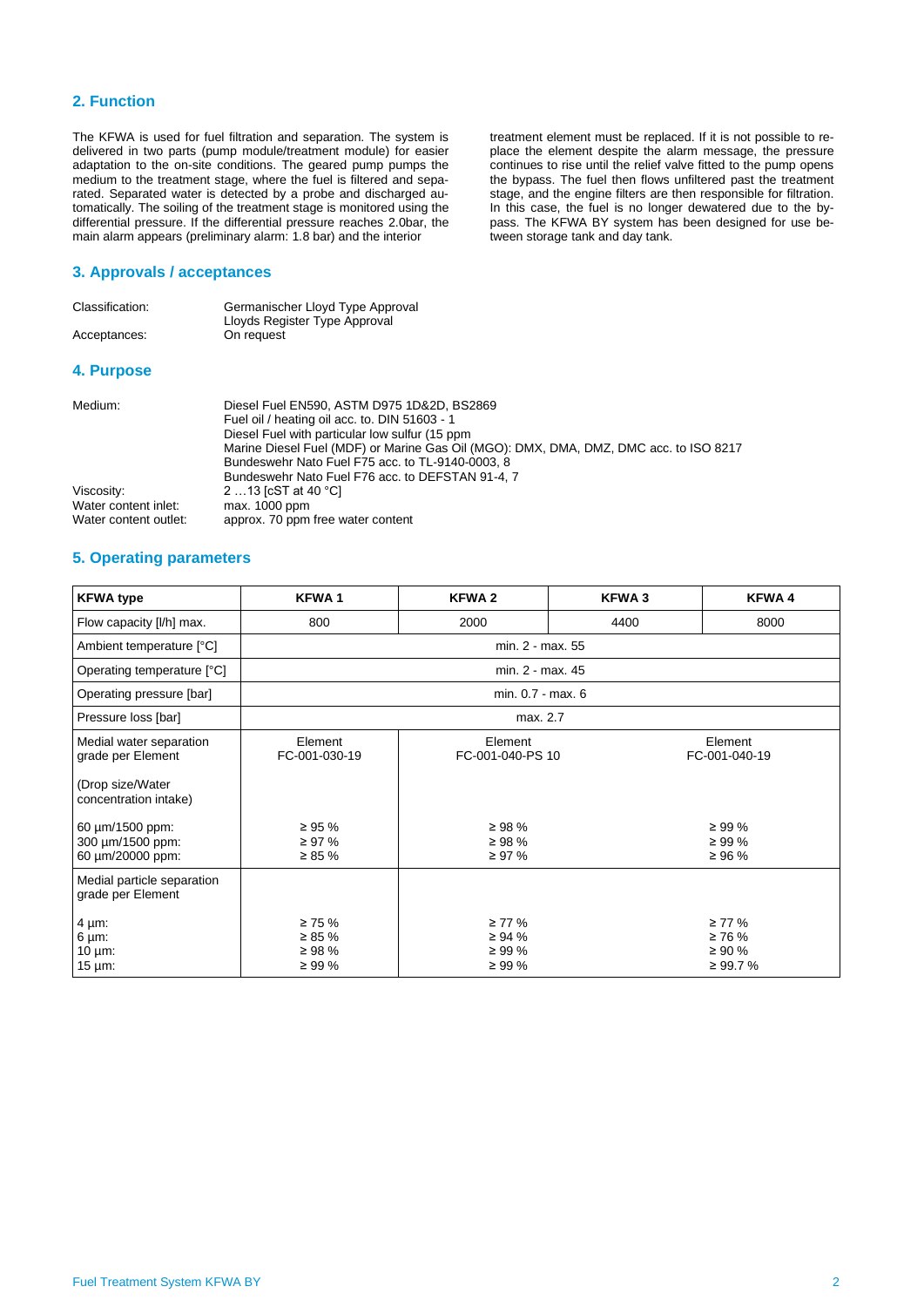## **6. Technical data**

| 6.1 Electrical data/control |                                                                                                                                                                                                     |              |              |              |  |
|-----------------------------|-----------------------------------------------------------------------------------------------------------------------------------------------------------------------------------------------------|--------------|--------------|--------------|--|
| <b>KFWA type</b>            | <b>KFWA1</b>                                                                                                                                                                                        | <b>KFWA2</b> | <b>KFWA3</b> | <b>KFWA4</b> |  |
| Power consumption [kW]      | < 2                                                                                                                                                                                                 | $<$ 3        | < 4          | < 5          |  |
| Control voltage             | <b>24V AC</b>                                                                                                                                                                                       |              |              |              |  |
| Protection class            | min. IP54                                                                                                                                                                                           |              |              |              |  |
| Operating mode              | Start-Stop                                                                                                                                                                                          |              |              |              |  |
| Potential-free contacts     | - Monitoring main switch<br>- Monitoring motor protection switch<br>- Water alarm<br>- Differential pressure preliminary alarm<br>- Differential pressure main alarm<br>- Monitoring pump operation |              |              |              |  |
| Colour of switch cabinet    | <b>RAL 7035</b>                                                                                                                                                                                     |              |              |              |  |
| Available voltage range     | 400 V 50 Hz; 460 60 Hz; 230 V 50 Hz; 265 V 60 Hz (others on request)                                                                                                                                |              |              |              |  |

| $6.2$ Tank                |              |
|---------------------------|--------------|
| Design pressure [bar]:    | 6            |
| Design temperature [°C]:  | 100          |
| Testing pressure [bar]:   | 9            |
| Design Code:              | GL           |
| Material:                 | <b>Steel</b> |
| Corrosion allowance [mm]: |              |

| 6.3 Steel structure finishing                                                             |                                      |  |  |
|-------------------------------------------------------------------------------------------|--------------------------------------|--|--|
| Frame:                                                                                    | Sand-blasted SA 21/2, coated         |  |  |
| Pipes:                                                                                    | Sand-blasted SA 21/2, coated outside |  |  |
| Outside of tank:                                                                          | Sand-blasted SA 21/2, coated         |  |  |
| Inside of tank:                                                                           | Sand-blasted SA 21/ <sub>2</sub>     |  |  |
| Colour:                                                                                   | <b>RAL 5019</b>                      |  |  |
| (double coating comprising primer coat and top coat $-$ dry layer thickness: 120 $\mu$ m) |                                      |  |  |

## **7. Pump**

| <b>KFWA type</b>                       | KFWA 1                      | KFWA 2 | <b>KFWA3</b> | <b>KFWA4</b> |  |
|----------------------------------------|-----------------------------|--------|--------------|--------------|--|
| Flow capacity [I/h] max.               | 800<br>2000<br>4400<br>8000 |        |              |              |  |
| Suction head [m]                       | max. 2                      |        |              |              |  |
| Pressure head [m]                      | min.3                       |        |              |              |  |
| Opening pressure relief<br>valve [bar] | 3                           |        |              |              |  |